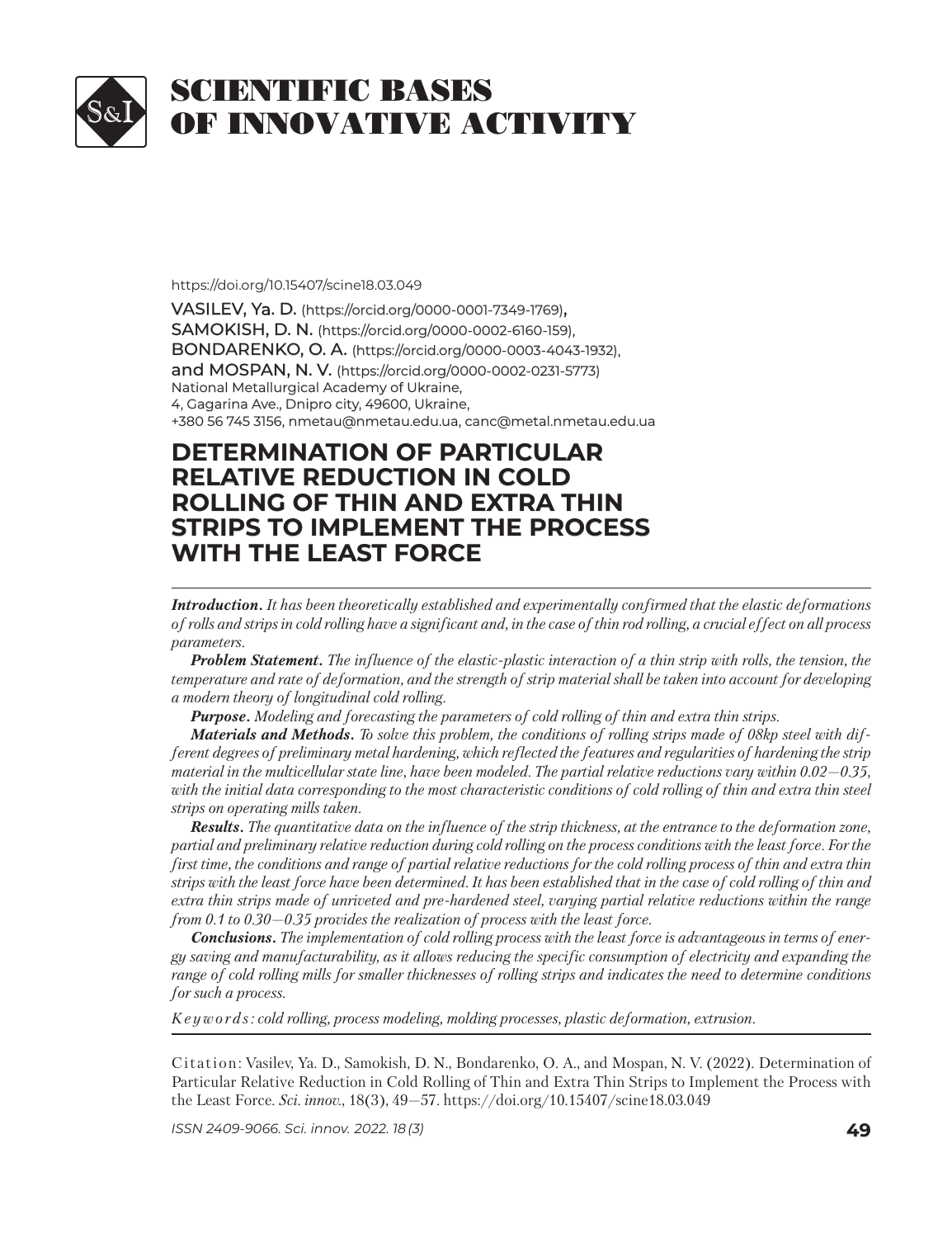Mass production of thin hot-rolled steel strips with a thickness of  $1.2-1.5$  mm or less, up to  $0.8-$ 1.0 mm, which, due to cheaper price, in many cases, are used instead of cold-rolled products of similar thickness [1], has been mastered in recent years. However, thin and extra thin cold-rolled steel strips with a thickness of less than 0.8—1.5 mm up to  $0.25-0.4$  mm  $[2-6]$  and tinplate with a thickness of  $0.12-0.20$  mm  $[4, 7-9]$ , due to high quality indicators at a relatively low price, continue to remain one of the most effective and demanded types of metal products, with their stock expanding and output increasing [2, 3, 8, 10]. The technology for the production of thin and extra thin cold-rolled strips is distinguished by its multistage and long technological cycle, high level of technological loads, and high specific consumption of electrical energy caused by a high yield strength of the deformable metal and the features of elastic-plastic interaction of a thin strip with rolls, as well as by unresolved problems in this regard. All these factors limit the stock of products, reduce the breakdown capacity of the working stands and the efficiency of the rolling equipment  $[4, 7-9, 11-12]$ . Particularly, the regularities have not been studied yet at the moment and the quantitative relationship between the force that acts on the rolls, the total and particular relative reductions, and the thickness of the strip, which ensures the implementation of the cold rolling process of thin and extra thin strips with the least force has not been determined. This fact causes the relevance and feasibility of this research [8, 9, 11, 12]. The goal has been achieved with the use of the apparatus of modern theory of lengthwise rolling.

The generally accepted (conventional) theory of lengthwise rolling [14, 15] was developed based on the understanding that the strip is rigidplastic, and the rolls are ideally rigid bodies, i.e. without taking into account the influence of elastic deformations of rolls and strip, which excludes the possibility of its use for predicting the parameters of the cold lengthwise rolling process [12, 13]. Cold rolling of thin and extra thin strips is made with small absolute reductions  $\Delta h$  ( $\Delta h \leq 0.005$ — 0.5 mm), for large values of the parameter  $R/h_0$  $(R/h_0 \ge 300-3000)$ , where R, h<sub>0</sub> are the work roll radius and the strip thickness at the entrance to the deformation zone, respectively), and with high average contact normal stresses ( $p_{\text{enc}} \ge 500$ — 1500 N/mm2 ). Under these rolling conditions, the radial elastic compression of the work rolls takes values that are comparable to plastic deformation (reduction) of the strip and the actual length of contact of the strip with the rolls  $l_c$ , i.e. the length of the elastic-plastic deformation zone increases, because it is already determined not only by the plastic deformation of the strip  $(l =$ = √ *RΔh*), but also by elastic radial compression of work rolls [9, 12, 16]. The elastic compression and elastic recovery of the strip also have a significant effect on the length of the elastic-plastic deformation zone  $l_c$  [12]. Therefore, the ratio  $l_c/l$ is always greater than unity and, depending on the specific rolling conditions, may reach 2—4 and more [12, 13].

Nowadays, it has been theoretically established and experimentally confirmed that elastic deformations of rolls and strips during cold rolling have a great influence on all parameters of the process, and in the case of rolling the thin strips, this effect becomes decisive [7, 9, 12, 13, 16]. The modern theory of lengthwise cold rolling [13] has been developed given the influence of the features of the elastic-plastic interaction of a thin strip with rolls, tension, temperature-rate conditions of deformation and strength properties of the strip material. On the basis of this theory, the parameters of cold rolling of thin and extra thin strips have been modelled and predicted in this research. This theory [13, 17, 18], the accuracy and reliability of which have been experimentally confirmed [12, 19], is based on the following models:

the length of the elastic-plastic deformation zone [12, 13, 17]:

$$
l_{\rm c} = x_1 + \sqrt{RAh + x_1^2},\tag{1}
$$

where

$$
x = x_{1n} + 6 \theta_e p_{cpc} R \left( 1 - 2 \frac{x_{1n}}{l_c} \right) \left[ 4 \frac{x_{1n}}{l_c} \left( 1 - \frac{x_{1n}}{l_c} \right) + 1 \right]; (2)
$$

**50** *ISSN 2409-9066. Sci. innov.* 2022. 18 (3)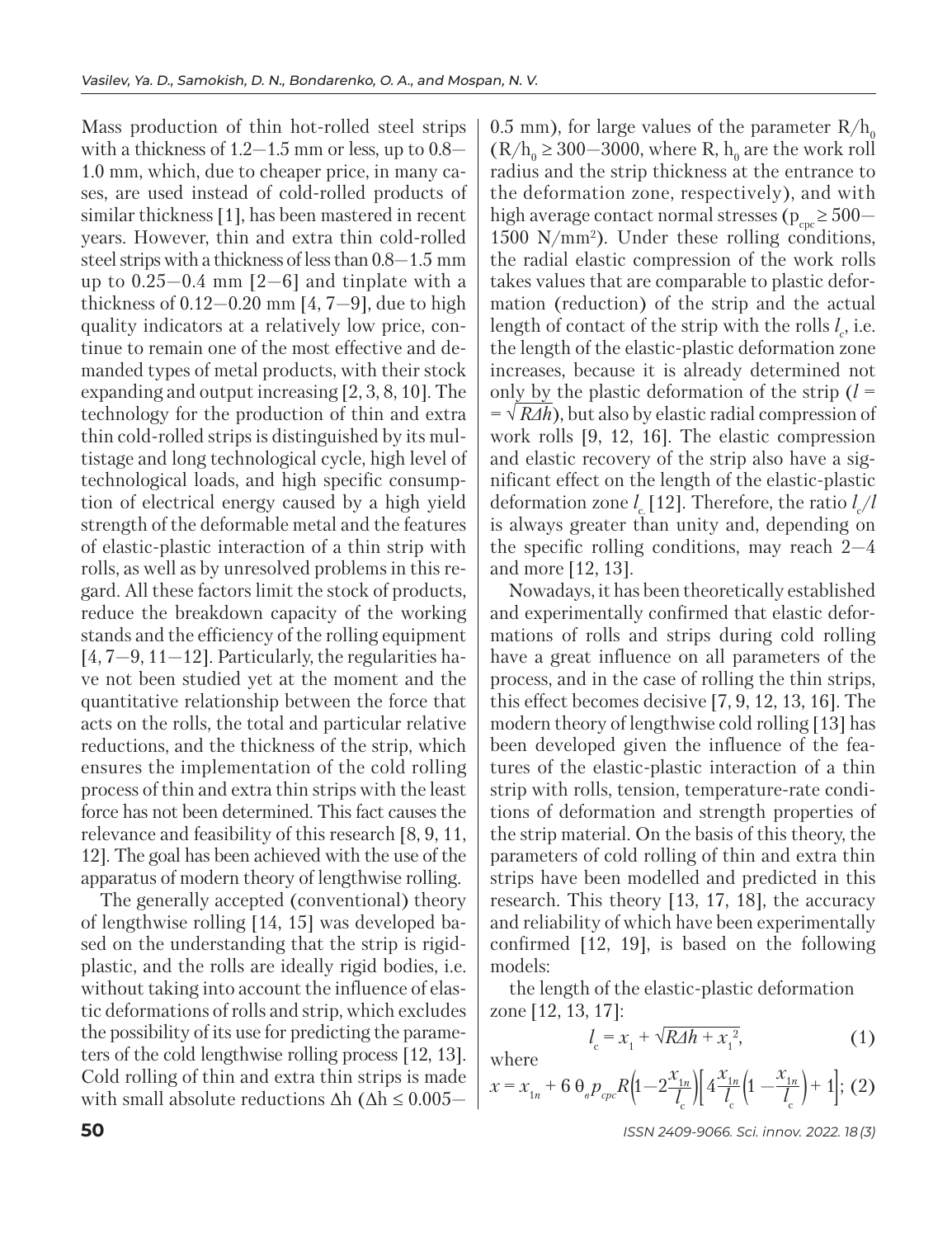$$
\theta_e = \frac{1 - \nu_e^2}{\pi E_e};\tag{3}
$$

$$
\frac{x_{1n}}{l_c} = \frac{1}{1 + \sqrt{1 + \left(\frac{\varepsilon}{1 - \varepsilon}\right) \frac{E_n}{1.15 \sigma_n \xi_1}}};
$$
(4)

$$
\xi_1 = 1 - \frac{q_1}{1.15\sigma_{\rm r1}}; \tag{5}
$$

the average contact normal stress [13, 18]

$$
p_{cpc} = \frac{1.15}{2(1 - V_n^2)} \Big( \sigma_{r0} \xi_0 \frac{x_{0n}}{l_c} + \sigma_{r1} \xi_1 \frac{x_{1n}}{l_c} \Big) + \frac{1.15 \sigma_{r0} \xi_{cp}}{1 - v_n^2} \Big\{ 1 + \frac{f l_B}{3h_{cp}} \Big[ 1 + \Big( \frac{f l_B}{3h_{cp}} \Big)^2 \Big] \Big\} \frac{l_B}{l_c};\qquad(6)
$$

where

$$
\frac{x_{0n}}{l_c} = \left(1 - \frac{x_{1n}}{l_c}\right) \left[1 - \sqrt{1 - \frac{\beta \sigma_n \xi_0}{\epsilon E_n + \beta \sigma_n \xi_1 (1 - \epsilon)}}\right];\tag{7}
$$
\n
$$
\xi_1 = 1 - \frac{q_0}{115\sigma_i};\tag{8}
$$

$$
=1-\frac{q_0}{1.15\sigma_{\eta_0}};
$$
 (8)

$$
\xi_{cp} = \xi_0 + (\xi_1 - \xi_0) \left( \frac{\gamma_c}{\alpha_c} + \frac{x_1}{l_c} \right); \tag{9}
$$

$$
h_{cp} = 0.5 \left( h_0 + h_1 \right); \tag{10}
$$

$$
\frac{l_a}{l_c} = 1 - \frac{x_{0n}}{l_c} - \frac{x_{1n}}{l_c};
$$
\n(11)

$$
l_{\scriptscriptstyle e} = l_{\scriptscriptstyle c} \left( 1 - \frac{x_{\scriptscriptstyle 0n}}{l_{\scriptscriptstyle c}} - \frac{x_{\scriptscriptstyle 1n}}{l_{\scriptscriptstyle c}} \right); \tag{12}
$$

the rolling forces [6]

$$
P_{\rm c} = p_{\rm cpc} l_{\rm c} b. \tag{13}
$$

In formulas  $(2)$ — $(14)$  the following designations are used: index «*с*» means that this parameter is calculated given the combined effect of elastic deformations of the rolls and the strip;  $l_c$ ,  $l_e$ are the length of the elastic-plastic deformation zone and the length of the plastic section of the contact of the strip with the rolls during the rolling  $(l_c = x_{0n} + l_e + x_{1n})$ , mm, respectively;  $x_{0n}$ ,  $x_{1n}$  are the lengths of the sections of elastic contact of the strip with the rolls, which are determined by elastic compression and elastic recovery of the latter, respectively, mm; *R*, *b*, Δ*h* are the radius of the work roll, the width of the strip and the particular absolute reduction of the strip during the rolling, mm, respectively;  $h_{\scriptscriptstyle 0},\,h_{\scriptscriptstyle 1},\,h_{\scriptscriptstyle cp}$  are the thickness of the strip at the entrance and at the exit

from the deformation zone and its average value in the zone, respectively;  $v_{\scriptscriptstyle g}$ ,  $v_{\scriptscriptstyle n}$ ,  $E_{\scriptscriptstyle g}$ ,  $E_{\scriptscriptstyle n}$  are Poisson's ratio and elastic modulus  $(N/mm^2)$  of the material of the work rolls and the strip, respectively;  $\sigma_{T_0}$ ,  $\sigma_{T_1}$ ,  $\sigma_{T_{cp}}$  are the yield stress of the strip material at the entrance to and the exit from the deformation zone and the average value of the yield stress of the strip material in the deformation zone, as calculated given the influence of the degree, temperature, and rate of deformation during the rolling,  $N/nn^2$ ;  $q_0$ ,  $q_1$  are absolute values of back and front pull, N/mm2 ; β, *f*, ε are the Lode coefficient, the friction coefficient, and the particular relative reduction during the rolling (dimensionless values);  $p_{cpc}, \gamma_c, \alpha_c$  are the average contact normal stress  $(N/mm^2)$ , the neutral angle, and the angle of contact of the strip with the roll during the rolling (rad);  $P_c$  is the rolling force, MN.

Earlier, we found [7, 9, 12] that as a result of the peculiarities of the elastic-plastic force interaction of a thin strip with rolls during the cold rolling, there was always a strip thickness at the entrance to the deformation zone  $h_0$ , at which the rolling process is carried out with the least linear force  $P_c/b$ . This condition, the validity of which has been confirmed experimentally and by new data on the modeling of the cold rolling process, with the use of models  $(1)$  – $(13)$ , is written in the form [9, 12]:

$$
\frac{\delta P_{_{\text{CHM}}}}{\delta p_{_{0\text{HM}}}} = 0. \tag{14}
$$

The implementation of the cold rolling process with the least linear force is advantageous in terms of energy saving and manufacturability since it helps to reduce energy consumption, increases the compressing capacity of the working stands, and expands the stock of cold rolling mills towards smaller thicknesses, which is important [5—7, 9, 11, 12].

Based on the foregoing, we have judged the technological and energy efficiency of the cold rolling process of thin and extra thin strips from the nature of changes in the linear rolling force dependences plotted given  $P_c/b = \varphi(h_0)$  (curve *1*) and without taking into account the effect of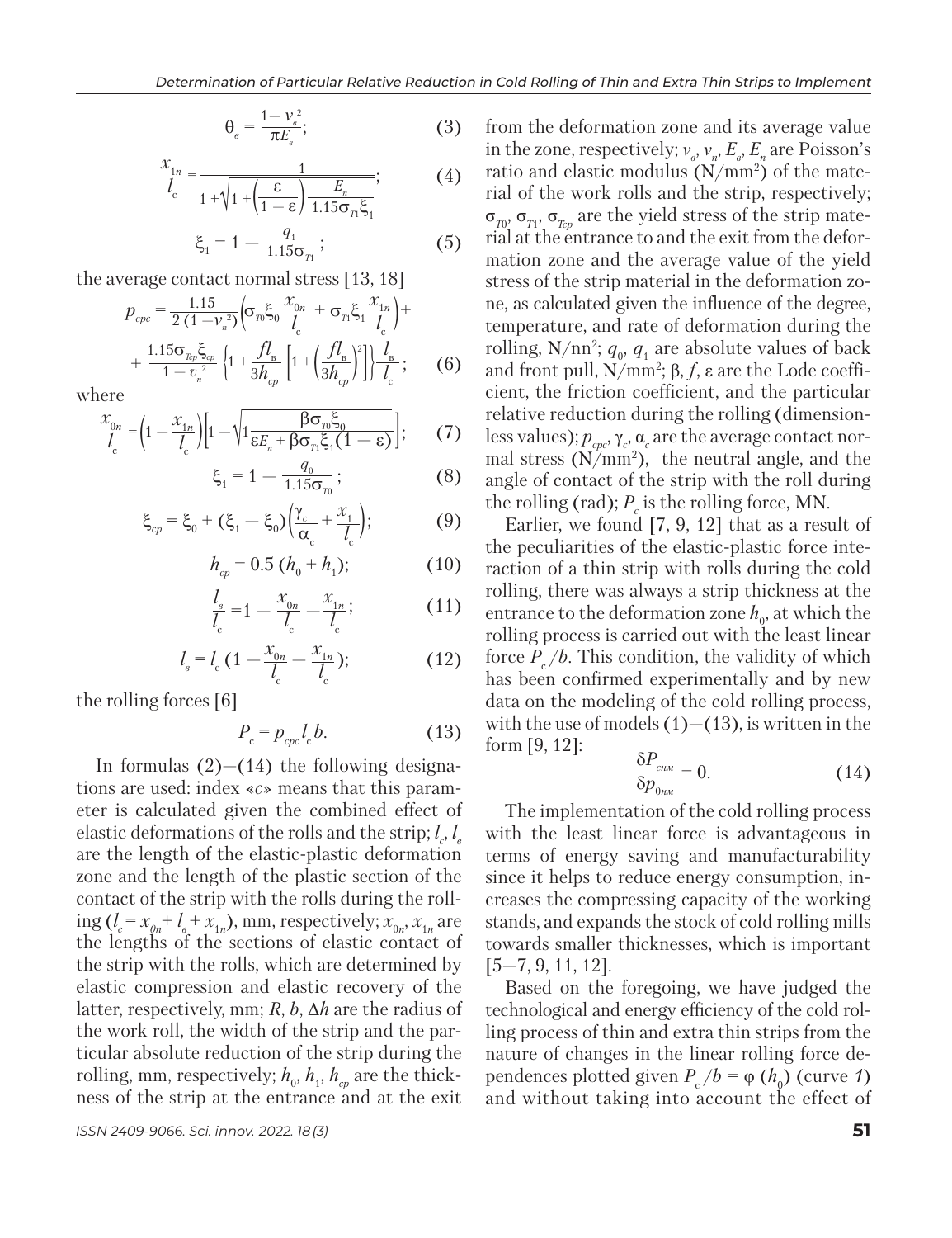

*Fig. 1.* Qualitative dependences  $P_c/b = \varphi(h_0)$  during cold rolling, calculated with taking into account (curve *1*) and without taking into account (curve *2*) the influence of elastic deformations of rolls and strip

elastic deformations of the rolls and strip *Р*/*b =*  $= \varphi(h_0)$  (curve 2), the qualitative view of which is shown in Fig. 1. The difference between the ordinates of curves 1 and 2 at  $h_0$ =const is numerically equal to an increase in the linear rolling force caused by the influence of elastic deformations of the rolls and the strip (shown by shading in Fig. 1). The letters  $P_{_{\textrm{\tiny CHM}}}/b$  and  $h_{_{\textrm{\tiny OHM}}}$  in Fig. 1 indicate the values of the linear rolling force and the strip thickness at the entrance to the deformation zone, which correspond to the condition of the process with the least force.

The process with the least force creates the most favorable technological conditions for rolling a thinner strip  $h_{1m}$ , i.e. a strip with the least thickness, given the rigidity of the working stands of the mill [9, 11]:

$$
h_{1_{\rm HM}} = \frac{P_{\rm c_{\rm HM}} + P_3 - P_{\rm np}}{M_{\rm K,1}},\tag{15}
$$

where  $P_3$ ,  $P_{\text{np}}$  are the force of the "bottoming" of the end sections of the work rolls during the rolling and the force of preliminary pressing ("bottoming") of the work rolls before the rolling, МN, respectively;  $M_{\kappa\pi}$  is the stiffness modulus of the working stand, МN/mm.

From formula (15) it follows that the lesser the force  $P_{\text{cm}i}$ , the lesser the final (least) strip thickness rolled on a particular mill. This is also facilitated by the fact that with a decrease in the force  $P_c$ , the forces  $P_3$  and  $P_{\text{np}}$  decrease as well [9, 11]. Therefore, the implementation of the rolling process on a specific mill with the least force *Р*снм or with a force close to it, contributes to the expansion of its range towards smaller thicknesses, which is important for cold rolling of thin and extra thin strips.

Carrying out the rolling process at  $h_0 = h_{0H}$  and in the range of thicknesses to the right of the minimum on curve *1* (Fig. 1) is also advantageous in terms of energy consumption, since in this case, the negative effect of elastic deformations of rolls and strip on the rolling force and on the torque decreases, as a result of which the process efficiency increases [9]. Rolling in the thickness range to the left of the minimum on curve *1* (Fig. 1) is possible, but it is characterized by an excessive increase in force  $P_c$  due to the increased influence of friction stresses on this parameter, which indicates the inexpediency of its use.

The above analysis of the features and regularities of the elastic-plastic interaction of a thin strip with rolls during cold rolling has shown that at each specific mill there is a range of strip thicknesses at the entrance to the deformation zone, which provides the possibility of implementing the process with the highest technological and energy efficiency, including the least rolling force. In this research, this approach to solving the problem of increasing the efficiency of the cold rolling process of thin and extra thin strips has been proposed for the first time.

The purpose of this research is to study the effect of thickness, partial and total relative reductions on the force parameters of the process during the cold rolling of thin and extra thin strips, given the peculiarities of the elastic-plastic interaction of a thin strip with rolls and to determine the optimal range of partial relative reductions that ensure the implementation of the cold rolling process with the least force.

The theoretical determination of the strip thickness at the entrance to the deformation zone  $h_{0\text{max}}$ for the implementation of the cold rolling process with the least force involves solving equation (14). The solution of this equation in an explicit form has been found impossible, and the use of other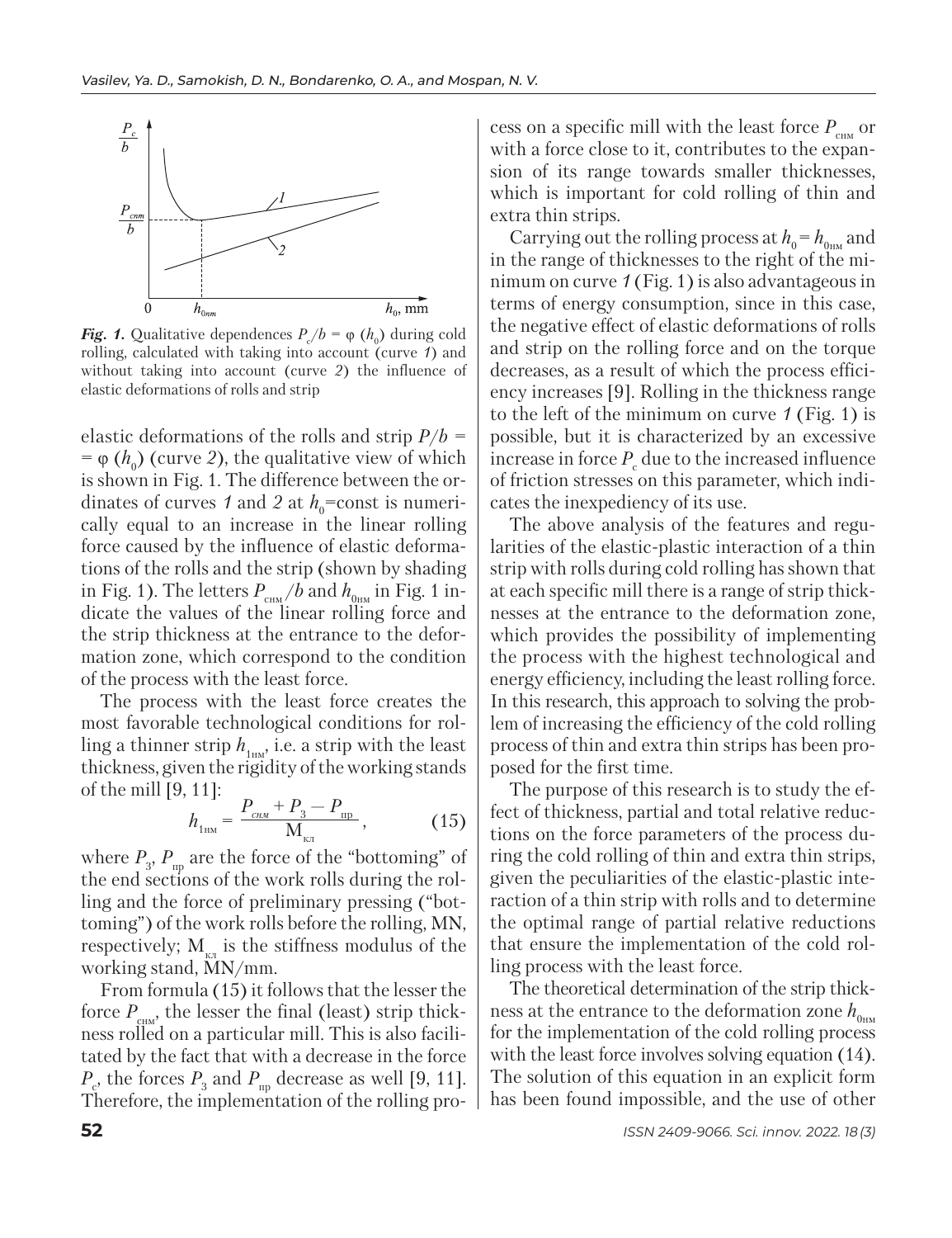methods for its solution is impractical. The point is that the solution to equation (14) makes sense only for cold rolling of thin and extra thin strips, i.e. for the case of rolling, when the main factor determining the level and nature of changes in function  $P_c/b = \varphi(h_0)$  is the elastic deformations of the rolls and the strip, more precisely the ratio between them, which depends primarily on the particular relative reduction and the strength properties (yield stress) of the strip material. The rest of the parameters of the cold rolling of thin and extra thin strips at each specific mill (roll radius, friction coefficient, rolling speed, tension modes, etc.) differ in relative stability of values, or varies within narrow limits and their effect on the position of the minimum of function  $P_c/b = \varphi(h_0)$ is not so important. Therefore, in this research, as a parameter for determining and influencing the coordinate of the minimum of function *Р*<sup>с</sup> /*b =*  $= \varphi(h_0)$ , we use the partial relative reduction during cold rolling, the value of which, as one of the main parameters of the technology on operating mills, is fixed continuously and, if necessary, may be changed in the desired direction [19].

To solve this problem, we have studied the influence of the partial relative reduction, thickness, and degree of preliminary reduction (yield point of the strip materials) on the level, nature of the change, and the position of the minimum of dependence  $P_c/b = \varphi(h_0)$  during the cold rolling. The quantitative data on the parameters of the cold rolling process, given the peculiarities of the elastic-plastic interaction of a thin strip with rolls, have been obtained with the use of models  $(1)$ — $(13)$ . For this purpose, an appropriate technique and an algorithm for its implementation have been developed. In the course of the study, the conditions for rolling of strips made of 08kp steel  $\lceil \sigma_{\rm r} = 230 + 34.6 \ (100 \varepsilon_{\rm r})^{0.6} \rceil$  have been simulated with a different degree of pre-hardening of the strip metal ( $\varepsilon_{\text{np}}$  = 0–0.9), which reflects the features and regularities of strengthening the strip material in the line of a multi-stand mill. The partial relative reductions vary within the range of 0.02—0.35 and the following initial data corres-

*ISSN 2409-9066. Sci. innov.* 2022. 18 (3) **53**

ponding to the most typical conditions for cold rolling of thin and extra thin strips of steel on operating mills are taken:  $R = 300$  mm;  $f = 0.03 - 0.07$ ;  $h_0 = 0.05 - 1.0$  mm;  $q_0 = q_1 = 0$ . Based on the simulation results, dependences  $P_c/b = \varphi(h_0)$  and  $l_c =$  $=\varphi(h_0)$  at  $\varepsilon$  = const and *f* = const have been plotted and the thickness of the strip at the entrance to the deformation zone has been determined for the rolling with the least force.

3. RESULTS. Fig. 2 shows dependences  $P_c/b =$ =  $\varphi$  (*h*<sub>0</sub>) and *l*<sub>c</sub> =  $\varphi$  (*h*<sub>0</sub>) for two different values of the preliminary reduction of the strip at  $f = 0.05$ and  $\varepsilon$  = var, as example. The dependences  $P_c/b$  =  $=$  φ (*h*<sub>0</sub>) and *l*<sub>c</sub> = φ (*h*<sub>0</sub>), which have a similar shape, have been obtained by simulating the cold rolling process with other values of the coefficient of friction.

Figure 2 shows that, regardless of the degree of partial relative reduction ε and the degree of pre-hardening of the strip  $\varepsilon_{\text{m}}$ , the dependences  $P_c/b = \varphi(h_0)$  and  $l_c = \varphi(h_0)$  have the same qualitative character of change. They differ from each other only quantitatively, and as  $\varepsilon$  and  $\varepsilon_{\text{m}}$  grow, the absolute values of the linear rolling force and the length of the deformation zone increase, which is a consequence of an increase in the yield stress of the strip material. In this sense, the most valuable and somewhat unexpected data are the data on the effect of the partial relative reduction on the strip thickness at the entrance to the deformation zone, which ensures the rolling process with the least force. They are marked with points on curves  $P_{\rm g}/b = \varphi(h_0)$ . In the case of the rolling of unriveted  $(\varepsilon_{\text{np}} = 0)$  steel (Fig. 2, *a*), there is an increase in the partial relative reduction from 0.02 to 0.1 due to low yield point. The strip materials have practically no effect on the strip thickness, which ensures that the process is carried out with the least force ( $h_{0<sub>HM</sub>} \approx 0.275$  mm). A further increase in the partial relative reduction causes an increase in the thickness of the strip  $h_{0\text{nm}}$ along a linear relationship, the value of which at  $\varepsilon$  = 0.35 reaches 0.4 mm. A completely different and practically identical qualitative picture of the change in strip thickness  $h_{0_{\text{HM}}}$  is observed during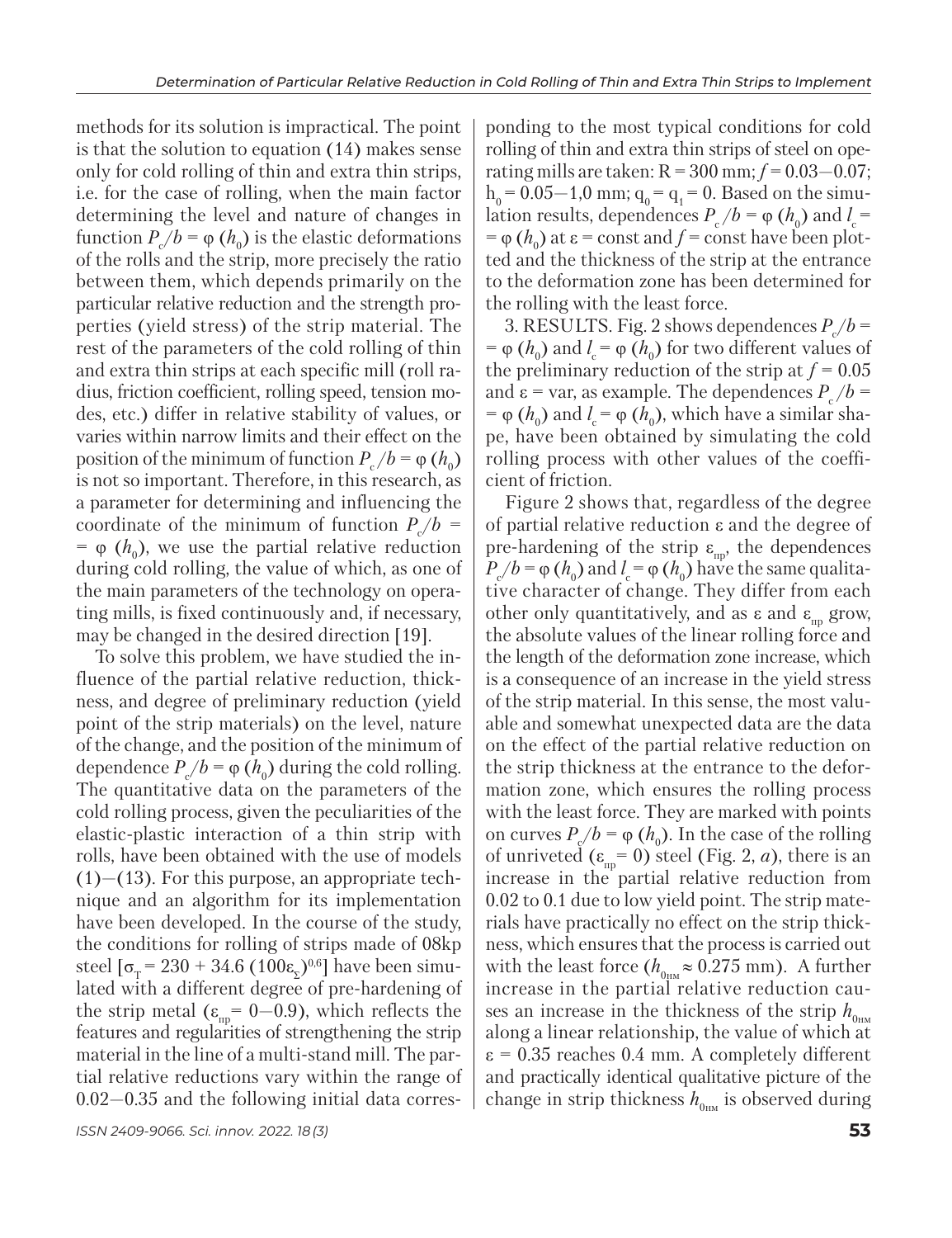

*Fig. 2.* Dependences  $P_c/b = \varphi(h_0)$  and  $l_c = \varphi(h_0)$ , constructed from the results of modeling the parameters of cold rolling of non-riveted  $(\varepsilon_{\text{mp}} = 0)$  (*a*, *b*) and work-hardened ( $\varepsilon_{\text{mp}} = 0.75$ ) (*c*, *d*) strips made of 08kp steel (R = 300 mm,  $f = 0.05$ ;  $q_0 = q_1 = 0$ )

cold rolling of strips of pre-hardened steel (Fig. 2, *c, d*). In this case, the linear rolling force and the strip thickness  $h_{0<sub>HM</sub>}$  corresponding to the minimum on the curves  $P_c/b = \varphi(h_0)$  increases as the total and partial relative reduction grows, since a further increase in the yield stress of the strip material occurs, but in a peculiar way. In the entire range of change in the degree of strip preliminary reduction ( $\varepsilon_{\text{np}}$ <0.9) and  $\varepsilon_{\text{np}}$  = const and  $\varepsilon$  = var, the largest strip thickness  $h_{0_{\text{HM}}}$  is recorded when the cold rolling is carried out with small  $(ε =$  $= 0.02 - 0.1$ ) and large (ε≥0.3–0.35) partial relative reductions, and in all cases of the rolling, the maximum values of  $h_{0\mu\text{M}}$  correspond to the smallest relative reductions  $(ε = 0.02)$  (Fig. 2, *c*). Within the range of partial relative reductions from 0.05–0.1 to 0.3 at  $\varepsilon_{\text{m}}$ =const, the thickness  $h_{0_{\text{HM}}}$  is practically the smallest and remains the same. This means that the elastic deformations of the

rolls and the strip in this range of partial relative reductions have the least effect on linear force  $P_{\text{cm}}/b$  and strip thickness  $h_{\text{0-m}}$ . The increase in linear force  $P_{\text{CHM}}$  and in strip thickness  $h_{0_{\text{HM}}}$  within the range of small  $(ε < 0.05-0.1)$  and relatively large (ε > 0.3—0.35) partial relative reductions at  $\varepsilon_m$  const is explained by the prevailing negative effect of elastic deformations of the strip and the rolls. Therefore, the cold rolling process with small ( $\varepsilon$  < 0.05–0.1) and with large ( $\varepsilon$  > 0.3–0.35) partial relative reductions, especially at a high yield stress in the latter case, is energetically ineffective and impractical. In this sense, the most ad vantageous in terms of energy consumption and manufacturability for the cold rolling of thin and extra thin strips is the range of partial relative reductions from 0.1 to 0.3—0.35. Moreover, the large reductions are advisable to use when rolling unriveted steel, and the small ones, when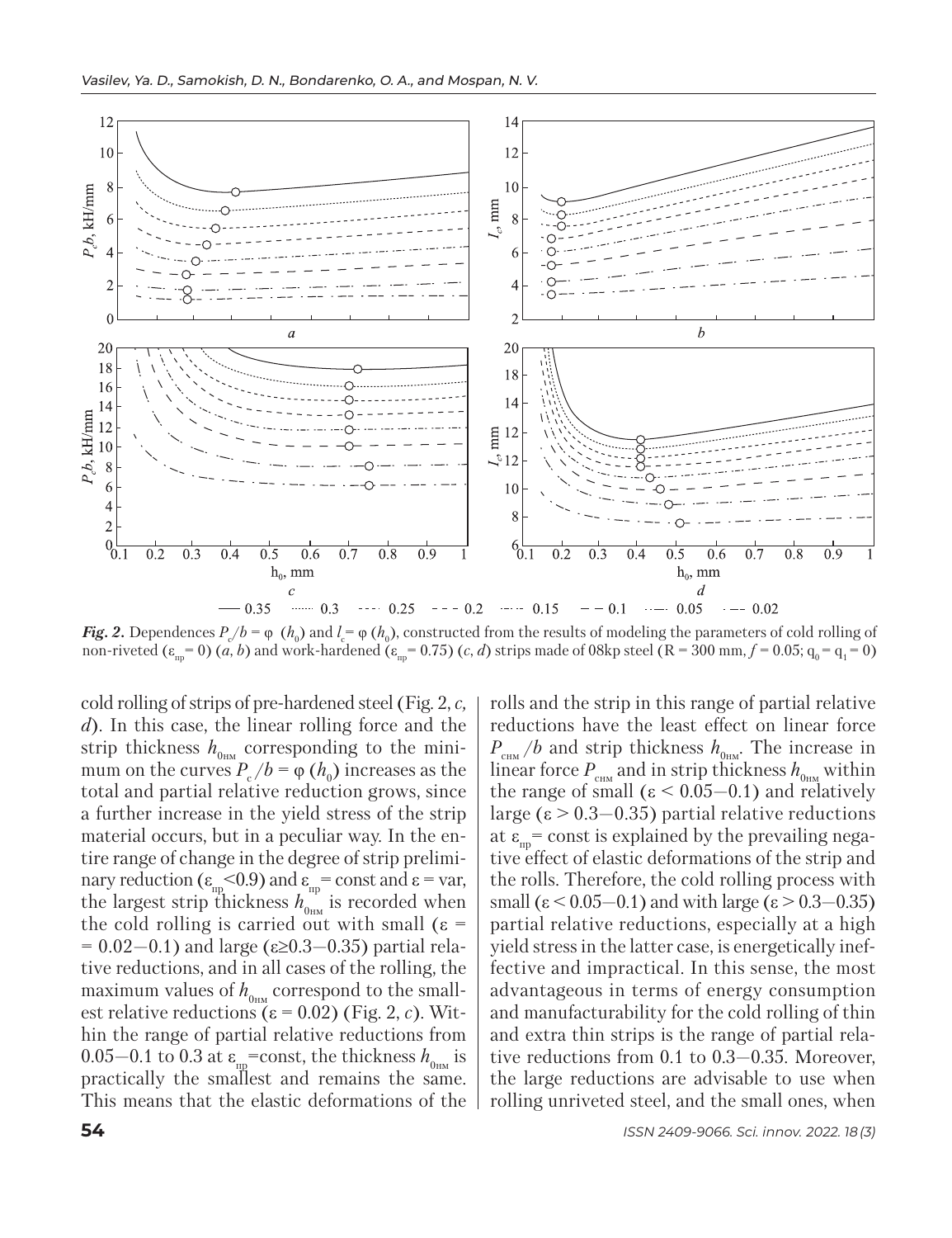rolling pre-hardened metal. The above considerations about the most favorable range of partial relative reductions during the cold rolling are more clearly shown in Fig. 3.

They indicate that during the cold rolling of unriveted steel strips (curve *1*), i.e. strips made of material with a low yield stress, linear forces  $P_{\text{cm}}/b$  are the smallest and realized in the narrowest range of variation of strip thickness  $(h_{0_{\text{HM}}}=$  $= 0.275 - 0.4$  mm).

With an increase in the degree of pre-hardening (Fig. 3, curves *2—5*), i.e. with an increase in the yield stress of the strip material, the linear force *P*<sub>cuM</sub> /*b* increases and the smallest strip thickness  $h_{0_{HW}}$  (Fig. 3, curves 2–5), which ensures the implementation of the process with the least force, shifts to the region of large strip thicknesses at the entrance to the deformation zone. During the rolling with tension, as well as with a decrease in the coefficient of friction and the diameter of the work rolls, *Р*снм /*b* decreases, and curves *2—5* in Fig. 3 shift to the region of smaller thicknesses  $h_{0\mu\nu}$ . However, the range of partial relative reductions, which guarantees the implementation of the rolling process with the least force, remains practically unchanged. Therefore, the range of partial relative reductions during the cold rolling of strips from 0.1 to 0.30—0.35 may be considered the most favorable for the implementation of the process with the least force, regardless of the degree of pre-hardening of the strip.

## **Conclusions**

1. The influence of the peculiarities of elasticplastic interaction of metal with tool on the nature of changes in linear rolling force  $P_{ch}$  depending on the strip thickness at the entrance to the deformation zone  $h_0$  during the cold rolling of thin and extra thin strips has been studied. It has been shown that dependences  $P_{c/b} = \varphi(h_0)$  during the cold rolling of thin and extra thin strips have a characteristic minimum in the range of small thicknesses of the rolled strips, which indicates that an increase in the linear rolling force caused by the combined effect of elastic deformations of



*Fig.* 3. Dependences  $P_{\text{cm}}/b = \varphi(h_{0_{\text{H}M}})$ , constructed from the results of modeling the parameters of cold rolling of 08kp steel strips ( $R = 300$  mm,  $f = 0.05$ ;  $q_0 = q_1 = 0$ ) with different degrees of preliminary work hardening:  $1 - \varepsilon_{\rm m} = 0$ ;  $2 - \varepsilon_{\rm m} =$ 0.4;  $3 -$  the same 0.5;  $4 -$  the same 0.7;  $5 -$  the same 0.9

the metal and the tool in the rolling conditions takes the least value.

2. It has been established for the first time that in the conditions of cold rolling of thin and extra thin strips on the existing mills there is always a strip thickness at the entrance to the deformation zone, at which rolling is carried out with the least force. The implementation of the cold rolling process with the least force is advantageous in terms of energy saving and manufacturability, since it helps to reduce the specific consumption of electrical energy and to expand the range of cold rolling mills towards smaller thicknesses of rolled strips and indicates the need to determine the conditions for the implementation of such a process.

3. The quantitative data on the influence of the strip thickness at the entrance to the deformation zone, partial and preliminary relative reduction during the cold rolling on the conditions of the process with the least force have been obtained. It has been shown that the main factor for the implementation of the cold rolling process with the least force at the operating mills is partial relative reduction during the rolling.

4. For the first time, the conditions and the range of partial relative reductions for the implementation of the cold rolling of thin and extra thin strips with the least force have been deter-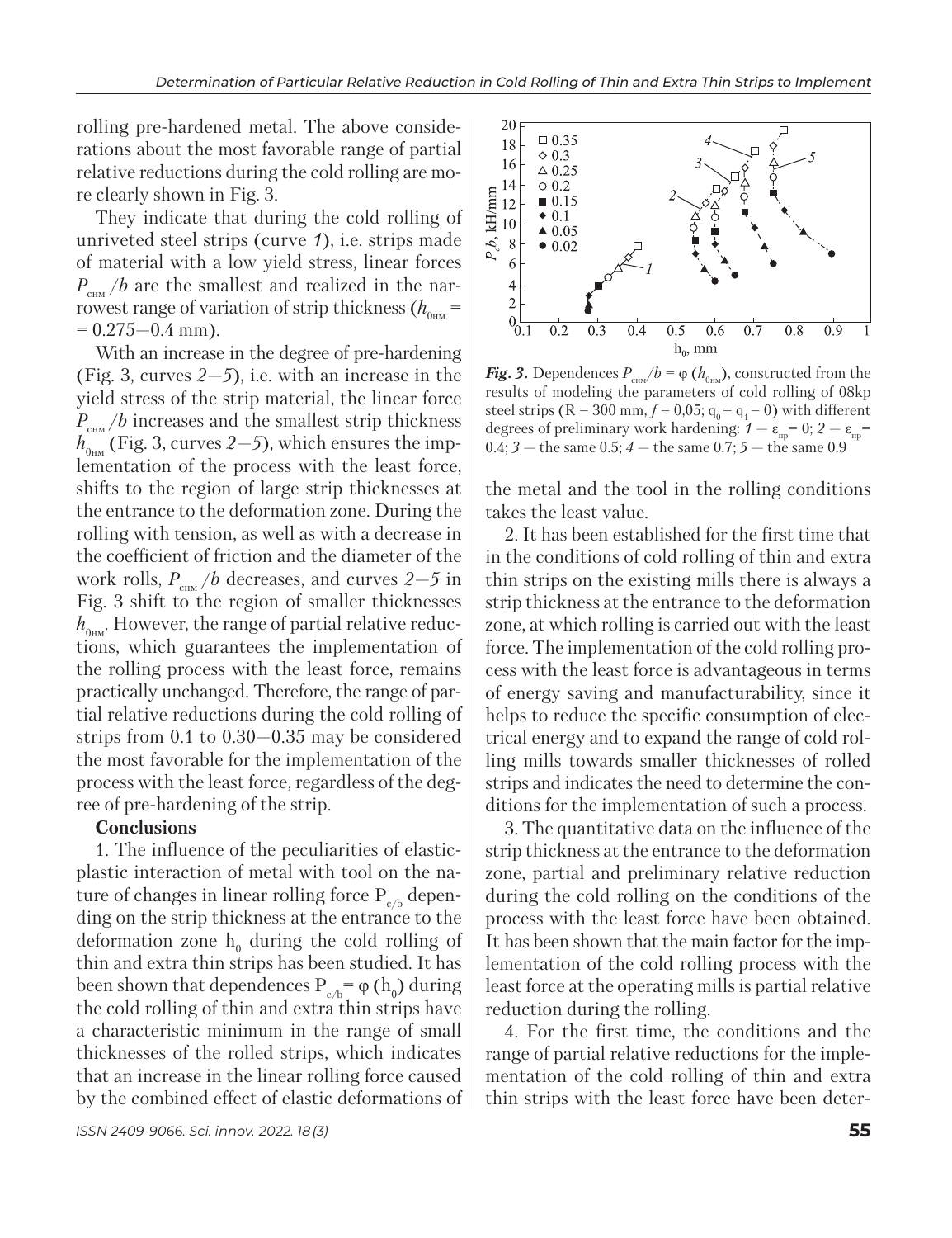mined. It has been found that during the cold rolling of thin and extra thin strips made of unriveted and pre-hardened steel, varying partial relative reductions within the range from 0.1 to

0.30—0.35 ensures the implementation of the process with the least force, which gives reason to consider it the optimal way, when developing deformation modes at cold strip rolling mills.

## REFERENCES

- 1. Montmitonnet, P., Khalfalla, Y. K., Benyounis, K. Y. (2001). Metal Working: Cold Rolling. *Encyclopedia of Materials: Science and Technology*, 5500—5506. https://doi.org/10.1016/B978-0-12-803581-8.03369-5.
- 2. Fedonin, O. V., Urnu, S. Ya., Nemkin, M. V., Danilenko, D. N., Kondaurov, E. L. (2011). Prospects for the development of cold-rolled steel production in the world and Russian markets. *Metallurgist*, 5, 9—16 [in Russian].
- 3. Heidepriem, J. (1990). Trends in Process Control of Metal Rolling Mills. *IFAC Proceedings*, 23(8, 6), 127—136. https:// doi.org/10.1016/S1474-6670(17)51408-1.
- 4. Matthias, Ruth (2004). Steel Production and Energy. *Reference Module in Earth Systems and Environmental Sciences*, 695—706. https://doi.org/10.1016/B0-12-176480-X/00371-5.
- 5. Garber, E. A. (2007). *Production of rolled products: A reference publication*. Vol. 1. Production of cold-rolled strips and sheets (assortment, theory, technology, equipment). Moscow. 368 p. [in Russian].
- 6. Le, H. R., Sutcliffe, M. P. F. (2001). A robust model for rolling of thin strip and foil. *International Journal of Mechanical Sciences*, 43(6), 1405—1419. https://doi.org/10.1016/S0020-7403(00)00092-8.
- 7. Vasilev, Ya. D., Dementienko, A. V., Gorbunkov, S. G. (1994). *Tinplate production by double rolling*. Moscow: Metallurgy. 125 p. [in Russian].
- 8. Vasilev, Ya. D., Samokish, D. N., Zamogilny, R. A. (2017). Trends in the development of production and consumption of tin in the world. *Ferrous metallurgy: Bul. Institute "Chermetinformatsiya"*, 5, 68—74 [in Russian].
- 9. Vasilev, Ya. D., Dementienko, A. V. (2002). *Continuous rolling of thin and extra thin strips.* Continuous rolling: Collective monograph. Dnipropetrovsk: RVA "Dnipro-VAL". 293 p. [in Russian].
- 10. Mayer, Jakob, Bachner, Gabriel, Steininger, Karl W. (2019). Macroeconomic implications of switching to process-emission-free iron and steel production in Europe*. Journal of Cleaner Production*, 210, 1517—1533. https://doi.org/10.1016/j. jclepro.2018.11.118.
- 11. Vasilev, Ya. D., Zamogilny, R. A. (2019). Influence of the peculiarities of the contact interaction of a thin strip with rolls on the parameters of the initial setting of the working stand and the smallest thickness of the rolled strip. *Metal and casting of Ukraine*, 3—4 (310—311), 41—48 [in Russian].
- 12. Vasilev, Ya. D. (2014). *Fundamentals of the theory of longitudinal cold rolling. Plastic deformation of metals:* Collective monograph. Dnepropetrovsk: Accent PP. 125 p. [in Russian].
- 13. Nikitin, G. S. (2009). *The theory of continuous longitudinal rolling: textbook*. Moscow. 399 p. [in Russian].
- 14. Montmitonnet, Pierre. (2006). Hot and cold strip rolling processes. *Computer Methods in Applied Mechanics and Engineering,* 195(48—49), 6604—6625. https://doi.org/10.1016/j.cma.2005.10.014.
- 15. Jiang, Z. Y., Xiong, S. W., Tieu, A. K., Wang, Q. Jane. (2008). Modelling of the effect of friction on cold strip rolling. *Journal of Materials Processing Technology*, 201(1—3), 85—90. https://doi.org/10.1016/j.jmatprotec.2007.11.128.
- 16. Vasilev, Ya. D. (2012). Theoretical determination of the length of the deformation zone during cold rolling. *Production of rolled products*, 8, 2—7 [in Russian].
- 17. Vasilev, Ya. D. (2014). Determination of the average contact normal stress during cold rolling, taking into account the elastic deformations of rolls and strip. *Steel*, 2, 39—44 [in Russian].
- 18. Vasilev, Ya D., Samokish, D. N., Dementienko, A. V., Zavgorodniy, M. I. (2014). Experimental verification of the accuracy and performance of a unified methodology for calculating the energy-power and temperature-speed parameters of the cold strip rolling process. *Bulletin "Ferrous Metallurgy"*, 2, 65—73 [in Russian].
- 19. Feng, Xiawei, Montmitonnet, Pierre, Yang, Quan, He, Anrui, Wanga, Xiaochen. (2017). An Advanced 3D Mathematical Model for a 6-high Tandem Cold Rolling Process. *Procedia Engineering*, 207, 1379—1384. https://doi.org/10.1016/j. proeng.2017.10.900.

**Received 23.04.2021 Revised 26.07.2021 Accepted 29.11.2021**